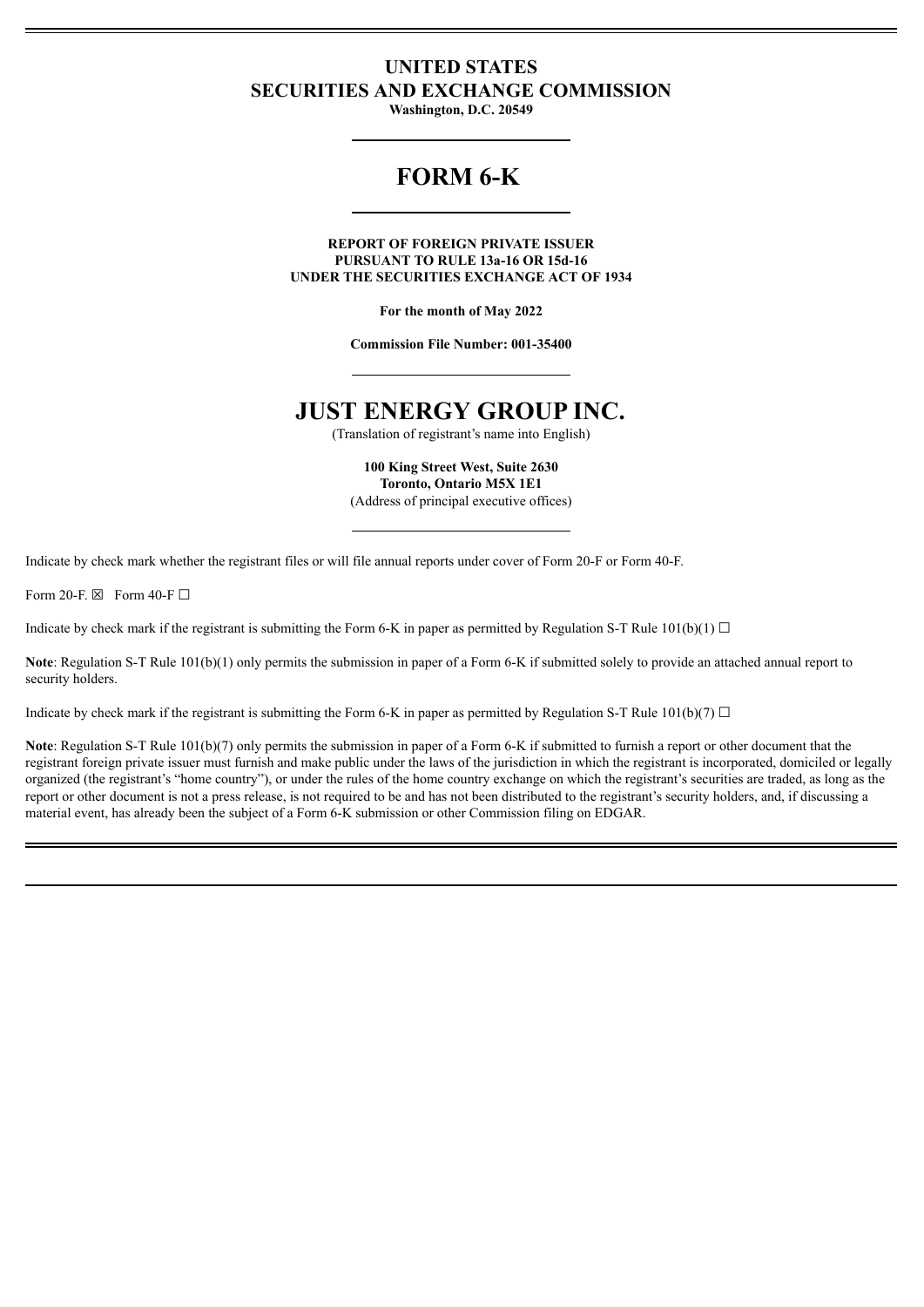## **DOCUMENTS INCLUDED AS PART OF THIS REPORT**

| Exhibit     |                                                   |
|-------------|---------------------------------------------------|
| <u>99.1</u> | Material Change Report, dated as of May 20, 2022. |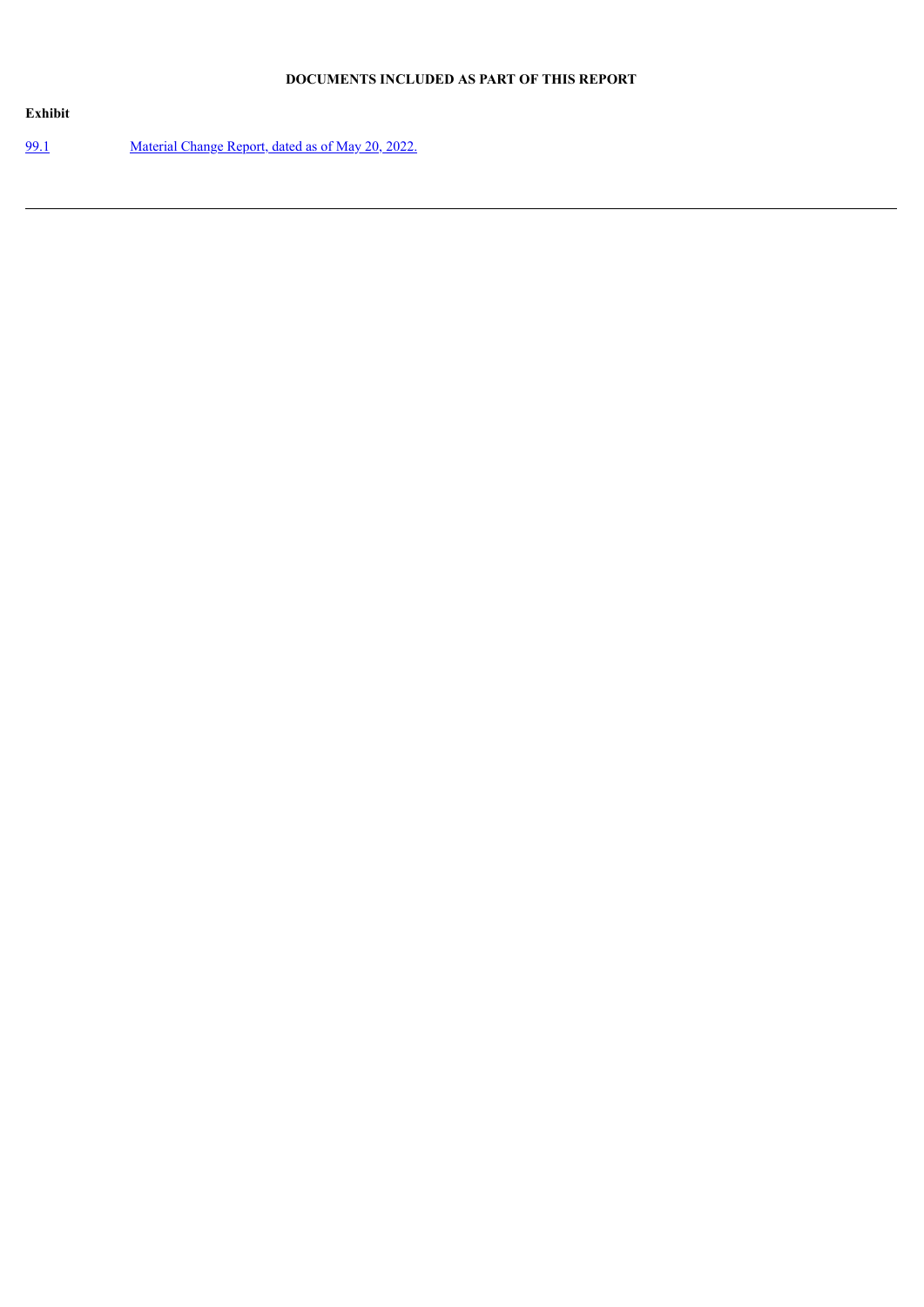## **SIGNATURES**

Pursuant to the requirements of the Securities Exchange Act of 1934, the registrant has duly caused this report to be signed on its behalf by the undersigned, thereunto duly authorized.

Dated: May 20, 2022

JUST ENERGY GROUP INC. (Registrant)

By: /s/ Jonah T. Davids

Name: Jonah T. Davids Title: EVP, General Counsel and Corporate Secretary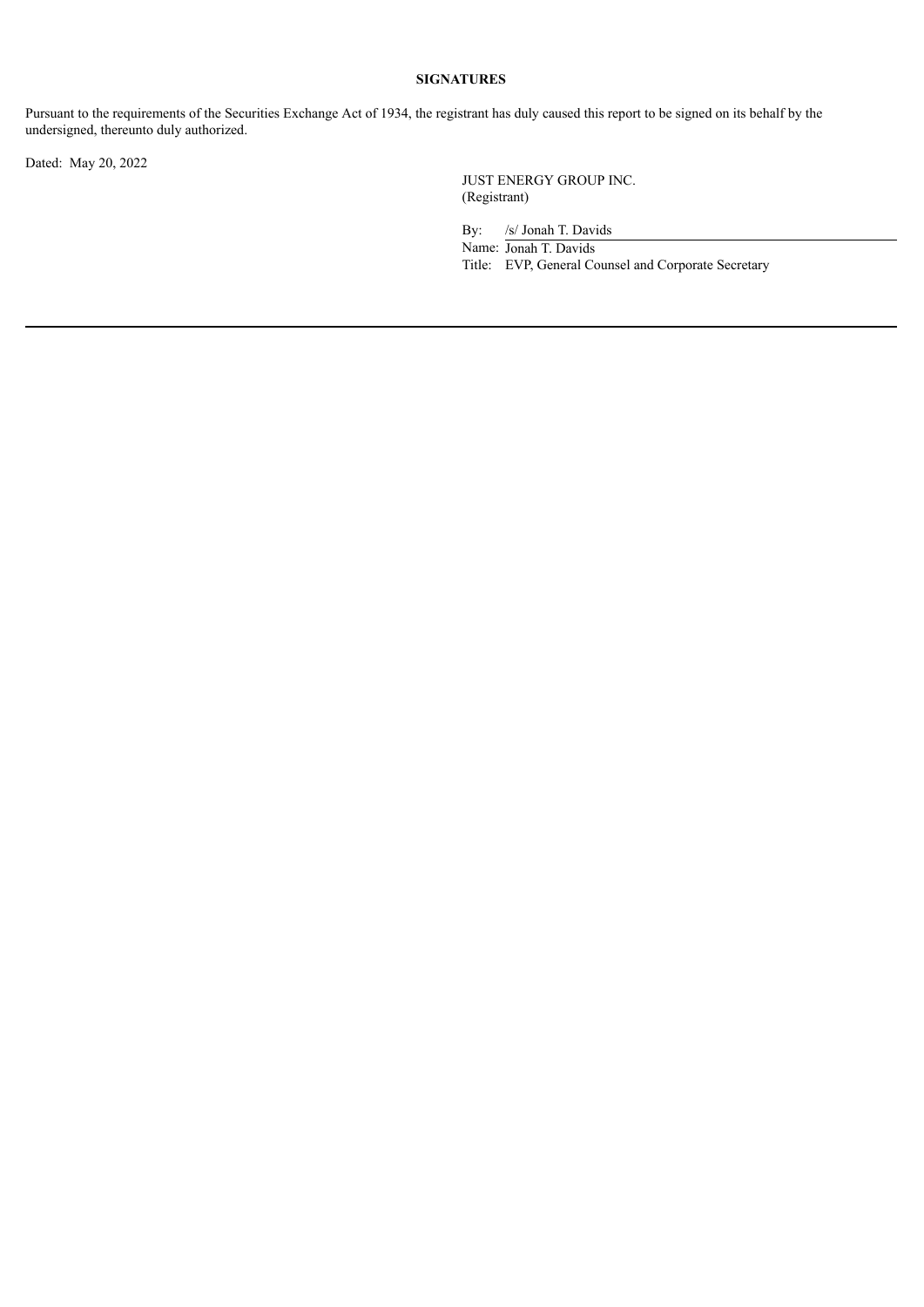## <span id="page-3-0"></span>**Item 1: Name and Address of Company**

Just Energy Group Inc. (the "**Company**") 100 King Street West, Suite 2630 Toronto, Ontario M5X 1E1

## **Item 2: Date of Material Change**

May 13 and 19, 2022

## **Item 3: News Release**

News releases with respect to the material changes summarized in this material change report were issued by the Company on May 13 and 19, 2022 through the facilities of Globenewswire and filed on the System for Electronic Document Analysis and Retrieval ("**SEDAR**"). Copies of the news releases are attached as Schedules "A" and "B".

## **Item 4: Summary of Material Change**

On May 13, 2022, the Company issued a news release announcing that it had entered into a plan support agreement and a backstop commitment letter with certain of its principal stakeholders, providing for a proposed comprehensive restructuring and recapitalization transaction to be implemented pursuant to a plan of compromise and arrangement (the "**Plan**") under the *Companies' Creditors Arrangement Act*.

On May 19, 2022, the Company issued a news release announcing that, in response to the Company's announcement on May 13, 2022 of the proposed Plan, the TSX Venture Exchange was transferring the Company's listing from the TSX Venture Exchange to the NEX, effective at the opening of the market on May 20, 2022.

## **Item 5: Full Description of Material Change**

See the news releases attached as Schedules "A" and "B".

## **Item 6: Reliance on Subsection 7.1(2) of National Instrument 51-102**

Not applicable.

**Item 7: Omitted Information**

None.

**Item 8: Executive Officer**

For further information, contact Michael Carter, Chief Financial Officer at (905) 670-4440

**Item 9: Date of Report**

May 20, 2022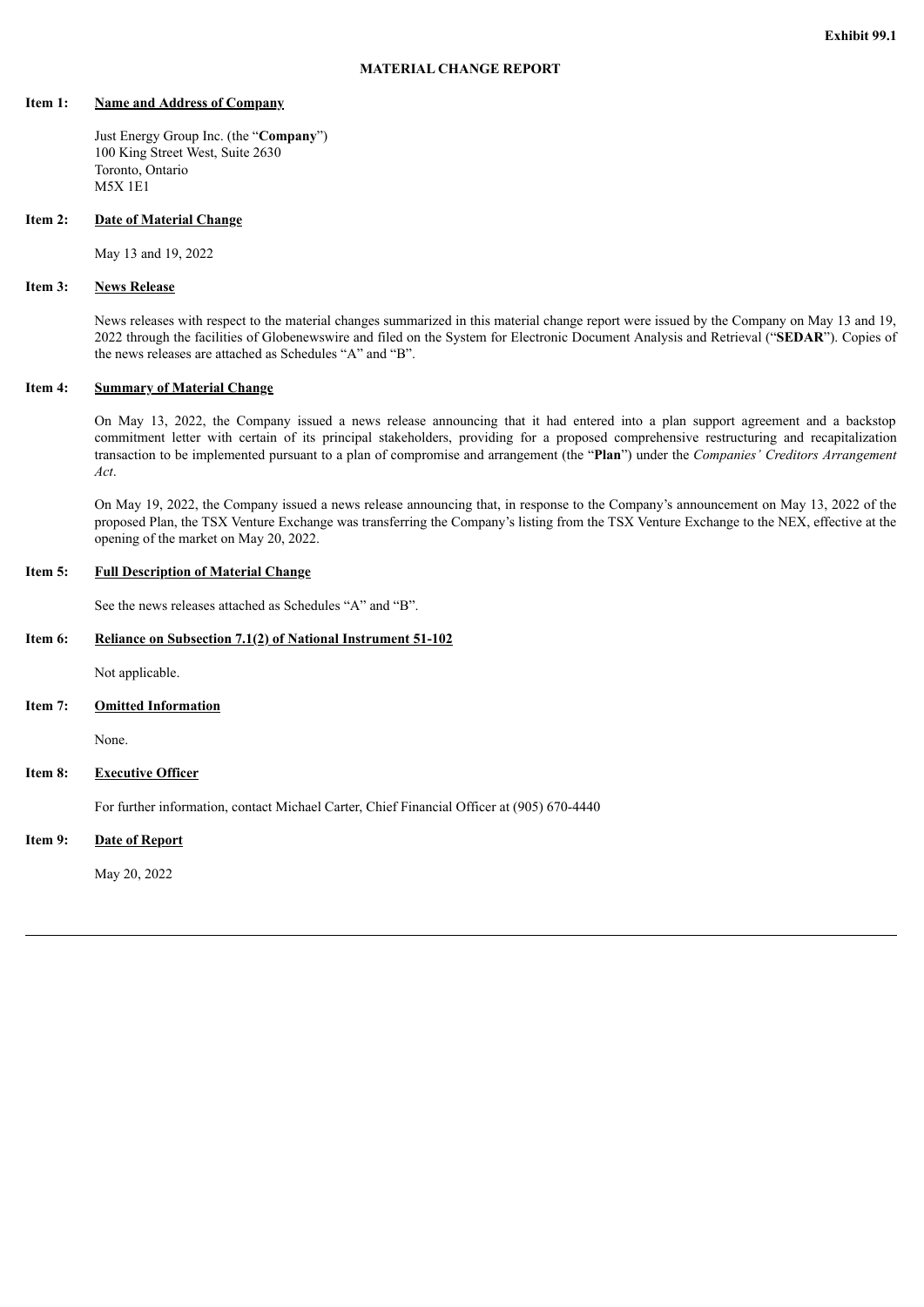**SCHEDULE "A"**

See attached.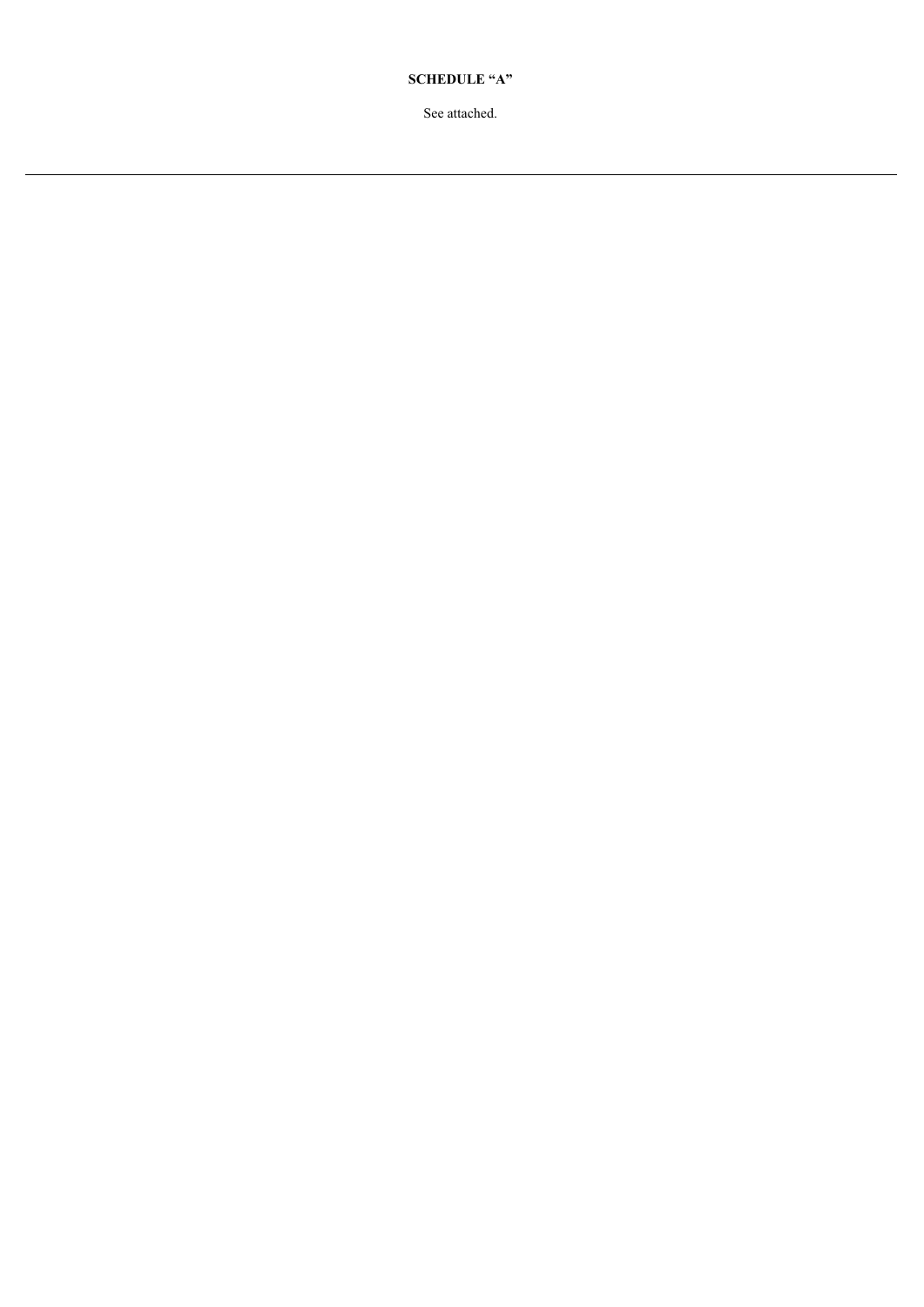

## Just Energy Announces Proposed Plan of Compromise and Arrangement and Execution of Support Agreement and Backstop Commitment Letter **for Going Concern Restructuring**

TORONTO, May 13, 2022 -- Just Energy Group Inc. (**"Just Energy"** or the **"Company"**) (TSXV:JE; OTC:JENGQ), a retail energy provider specializing in electricity and natural gas commodities and bringing energy efficient solutions and renewable energy options to customers, today announced that it has entered into a Support Agreement and a Backstop Commitment Letter (each as defined below) with certain of its principal stakeholders, which provides for a comprehensive restructuring and recapitalization transaction that will be implemented pursuant to a plan of compromise and arrangement (the **"Plan")** under the *Companies'Creditors Arrangement Act* (the **"CCAA"**). The proposed Plan is the culmination of extensive negotiations among the Company, its DIP Lenders (as defined below), its credit facility lenders, certain of its secured commodity suppliers and unsecured term loan lenders. If approved, the Plan will result in Just Energy's emergence from CCAA proceedings and cases commenced under Chapter 15 of the United States Bankruptcy Code ("**Chapter 15"**) pending in the United States Bankruptcy Court for the Southern District of Texas (the **"U.S. Court"**), preserve the going concern value of the business, maintain customer relationships and retain employment and critical vendor and regulator relationships. The Plan provides that certain creditors will receive cash payments and/or equity in exchange for their debt, and existing equityholders' interests will be cancelled for no consideration.

Just Energy and certain of its affiliates (collectively, the **"Just Energy Entities"**) intend to bring motions before the Ontario Superior Court of Justice (Commercial List) (the **"Court"**) on May 26, 2022 for: (i) an Order (the **"Meetings Order"**) that, among other things, approves of the holding of meetings (the **"Meetings"**) of certain secured creditors (the **"Secured Creditor Class"**) and unsecured creditors (the **"Unsecured Creditor Class"**) to consider and vote on a resolution approving the Plan, and (ii) an Order (the **"Authorization Order"**) that, among other things, approves of the execution by the applicable Just Energy Entities of a plan support agreement (the **"Support Agreement"**) and backstop commitment letter (the **"Backstop Commitment Letter"**), each of which are described further below. The Just Energy Entities also intend to seek recognition in the U.S. of the Meetings Order and the Authorization Order in their Chapter 15 cases.

Additional information with respect to the Support Agreement, the Backstop Commitment Letter, the Plan and the Meetings, including instructions on how to vote at the Meetings, will be set forth in an information statement of the Just Energy Entities (the **"Information Statement"),** which is expected to be sent within seven days of the granting of the proposed Meetings Order or otherwise made available to creditors entitled to vote at the Meetings as of the applicable record dates. **A** copy of the Information Statement, Plan, Support Agreement and Backstop Commitment Letter will also be made available on the SEDAR website at www.sedar.com, on the U.S. Securities and Exchange Commission's website at www.sec.gov and on Just Energy's website at www.investors.justenergy.com.

As previously reported, FTI Consulting Canada Inc. (the **"Monitor"**) is overseeing the Company's CCAA proceedings as court-appointed Monitor. Copies of the Information Statement, the Plan, certain related material documents and further information regarding the CCAA proceedings is available at the Monitor's website at http://cfcanada.fticonsulting.com/justenergy and at the Omni Agent Solutions case website at https://cases.omniagentsolutions.com/? clientld=3600.

Information about the CCAA proceedings generally can also be obtained by contacting the Monitor by phone at 416-649-8127 or 1-844-669-6340, or by email at justenergy@fticonsulting.com.

## **RESTRUCTURING & RECAPITALIZATION TRANSACTION**

The Plan includes the following key elements:

- · A US\$192.55 million new equity offering (the **"Equity Offering"**) for the purchase of 80% of the new common equity of New Just Energy Parent (as defined below), subject to dilution resulting from equity issued under New Just Energy Parent's new management incentive plan (the **"MIP"**) the terms of which are attached to the Support Agreement.
- · The repayment in full of amounts owing under the Company's first lien credit facility, other than up to CAD\$20 million, which may remain outstanding under an amended and restated credit agreement following implementation of the Plan. The amended and restated credit agreement will provide for a CAD\$250 million facility.
- · Secured commodity supply claims will be unaffected.
- · The pre-filing secured claims of BP Canada Energy Group ULC and BP Energy Company in the aggregate principal amounts of approximately US\$229.5 million and CAD\$0.2 million, plus accrued and unpaid interest thereon up to the implementation of the Plan (the **"BP Claim"**), which claims have been assigned to an affiliate of the Plan Sponsor (as defined below) will be exchanged for preferred equity of New Just Energy Parent having a redemption amount equal to the BP Claim, and entitling the holder to a 12.50% accreting yield for the first four years, increasing 1% annually thereafter and providing for such other terms as set forth in the term sheet appended to the Support Agreement.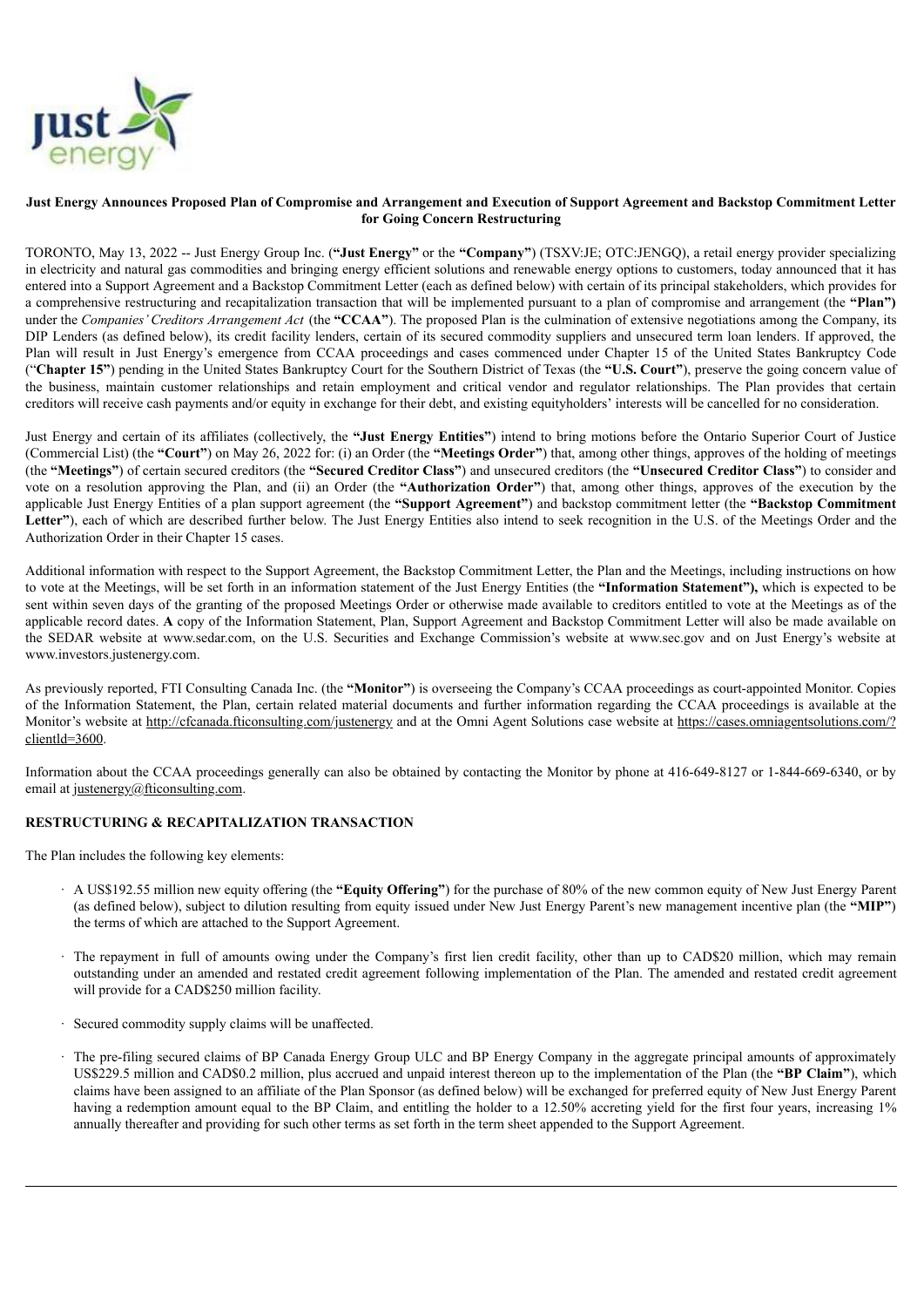- · The claims of creditors **("Term Loan Claim Holders"**) in respect of approximately US\$208.6 million principal amount outstanding under the Company's existing unsecured term loan agreement, plus accrued and outstanding pre-filing fees, costs, interest and other amounts owing thereunder, will be settled in exchange for 10% of the new common equity of New Just Energy Parent (subject to dilution from equity issued under the MIP).
- · The opportunity for eligible Term Loan Claim Holders to participate in the Equity Offering and the backstop thereof.
- · Applicable general unsecured creditors with accepted claims less than or equal to CAD\$1,500 **("Convenience Creditors"**), and other applicable general unsecured creditors who make an election to be treated as Convenience Creditors, will be paid in full up to CAD\$1,500.
- · Other general unsecured creditors will be entitled to payment in respect of their accepted claims based on their pro rata share of a general unsecured creditor cash pool in the amount of CAD\$10 million, less amounts required to fund payments to Convenience Creditors and applicable fees and expenses, including with respect to the administration of the claims process within the CCAA proceedings and resolution of disputed claims.
- · A modified corporate structure in which Just Energy (U.S.) Corp. or such other entity organized in the United States and determined in accordance with the Plan **("New Just Energy Parent"**) becomes the new parent company of the Just Energy Entities.
- · Just Energy will cease to be a reporting issuer and New Just Energy Parent will be a private company.

The trust indenture dated September 28, 2020 (the **"Subordinated Note Indenture"**) governing the subordinated notes issued by the Company (the **"Subordinated Notes"**) provides that the Subordinated Notes have been subordinated and postponed and are subject in right of payment to the full and final payment of all existing and future senior indebtedness. Accordingly, the Plan restricts the Monitor from making any distribution to beneficial holders **("Beneficial Subordinated Note Claim Holders"**) of Subordinated Notes until all persons entitled to turnover of such distributions pursuant to the terms of the Subordinated Note Indenture and the Plan have been paid in full. As a result, Beneficial Subordinated Note Claim Holders are not anticipated to receive any recovery under the Plan and their claims will be cancelled and extinguished without any entitlement to payment.

Further, as the Company's creditors will not be paid in full under the Plan, no value will accrue to the Company's existing equityholders as a result of implementation of the Plan, and the outstanding shares, options and other equity of the Company immediately prior to implementation of the Plan will be transferred to the New Just Energy Parent or cancelled for no consideration and without any vote of the existing shareholders.

Additionally, holders of accepted claims that are less than CAD\$10 will not receive any recovery under the Plan and their claims will be cancelled and extinguished without any entitlement to payment.

The implementation of the Plan is conditional upon, among other things: (i) the approval by the required majorities of the Secured Creditor Class and the Unsecured Creditor Class at the Meetings, which Meetings are to be held by August 2, 2022; and (ii) if the Plan is approved at the Meetings, the Court granting an Order that sanctions and approves of the Plan by August 12, 2022 and the recognition of such Order by the U.S. Court under Chapter 15 by September 15, 2022. The Company expects to implement the Plan as soon as reasonably practicable following entry of such Order by the U.S. Court, subject to the satisfaction or waiver of all condition precedent set forth in the Plan.

## **SUPPORT AGREEMENT**

In connection with the Plan, the Just Energy Entities have entered into the Support Agreement with: (a) the lenders under the Company's debtor-inpossession financing facility (the **"DIP Lenders"**) and one of their affiliates (collectively, the **"Plan Sponsor"**) that are also significant Term Loan Claim Holders, (b) the Company's credit facility lenders, (c) the Company's largest commodity supplier and (d) the holder of the BP Claim. Pursuant to the Support Agreement, among other things, the Just Energy Entities have agreed to use commercially reasonable efforts to complete the transactions as set forth in the Plan, and the Plan Sponsor and other counterparties have agreed to vote in favour of, and take actions to support, the Plan, in each case on the terms and conditions set forth in the Support Agreement.

While the Support Agreement provides that Just Energy shall not solicit the submission of any transaction that is an alternative to or otherwise inconsistent with the restructuring and recapitalization transactions contemplated by the Plan (an **"Alternative Restructuring Proposal",** as such term is defined in the Support Agreement), Just Energy is permitted to consider, respond to and negotiate unsolicited Alternative Restructuring Proposals. The terms of the Support Agreement do not contain a contractual right for any party to match or top any Alternative Restructuring Proposal or Superior Proposal (as defined below).

The Support Agreement may be terminated in certain circumstances, including by any of the Just Energy Entities in the event that the board of directors or similar governing body of such entity (the "**Board**") determines, upon the advice of outside legal counsel and financial advisors, that proceeding with the restructuring contemplated by the Plan would be inconsistent with the exercise of its fiduciary duties or applicable law, or to pursue an Alternative Restructuring Proposal the terms of which are determined by the Board to be more favorable to the Just Energy Entities and their stakeholders (a **"Superior Proposal"**, as such term is defined in the Support Agreement) in accordance with the terms of the Support Agreement.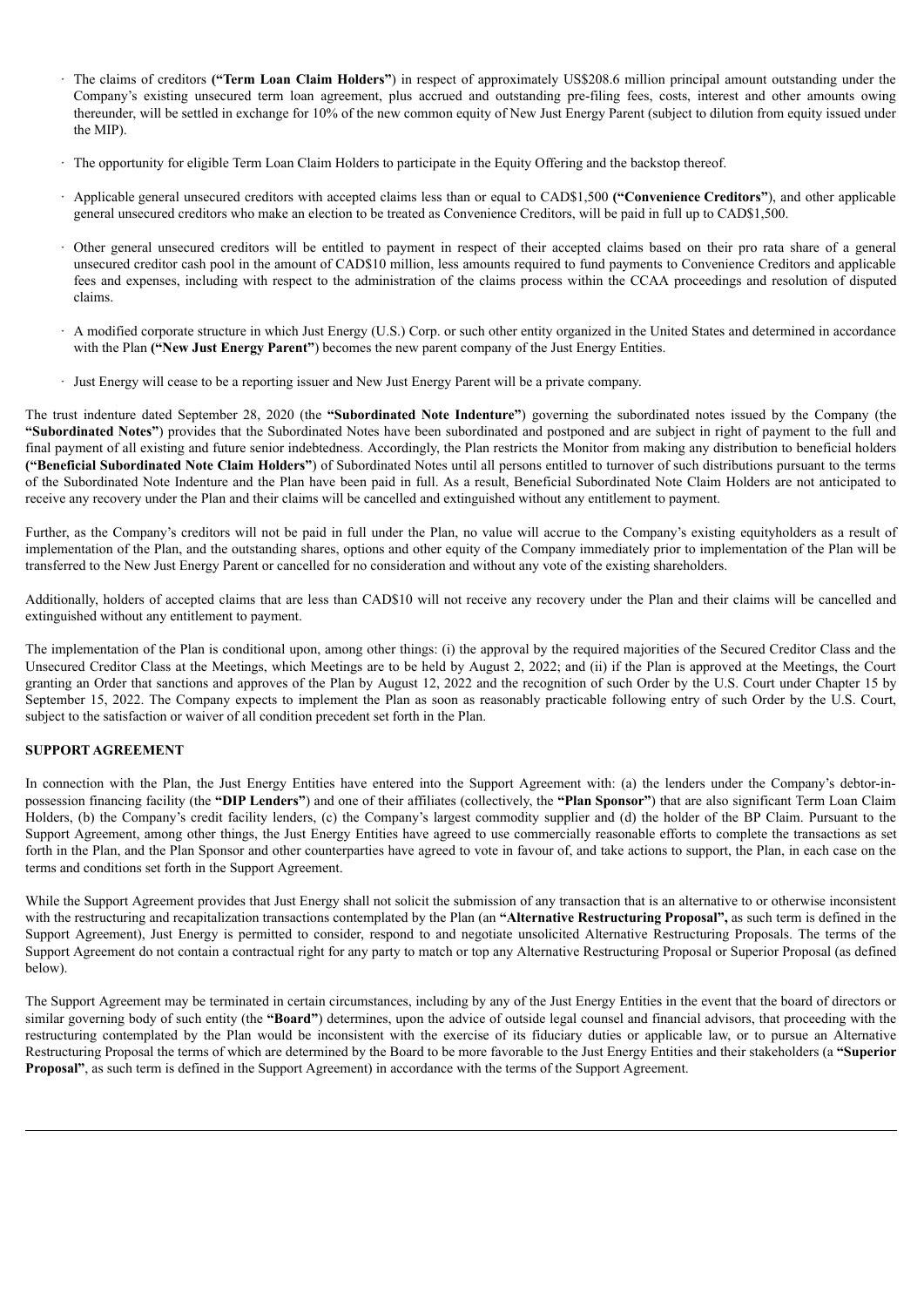The Plan Sponsor may also terminate the Support Agreement if the Board determines to proceed with and accept a definitive Alternative Restructuring Proposal or a definitive Superior Proposal. In either of the foregoing termination scenarios, the Just Energy Entities would be required to pay a termination fee to the Backstop Parties (as defined below) in the amount of US\$15 million under the terms of the Backstop Commitment Letter, subject to the granting of the Authorization Order, which fee would be payable concurrent with the consummation of an Alternative Restructuring Proposal after any such termination.

## **BACKSTOP COMMITMENT LETTER**

Pursuant to the Backstop Commitment Letter, the Equity Offering will be backstopped by the Plan Sponsor and other eligible Term Loan Claim Holders who elect to participate in the backstop (collectively, the **"Backstop Parties"**) by providing an executed joinder to the Backstop Commitment Letter and participation form to Just Energy by June 23, 2022. Such forms, together with additional details regarding participation in the backstop, will be provided to applicable Term Loan Claim Holders after the granting of the proposed Meetings Order.

The Backstop Commitment Letter provides for the issuance of 10% of the new common equity of New Just Energy Parent (subject to dilution resulting from equity issued under the MIP) to the Backstop Parties as a fee for their agreement to backstop the Equity Offering.

### **FURTHER INFORMATION**

The Company has been advised by OC II VS XIV LP (**"OC II"**), a Delaware limited partnership, and certain other funds under common management with OC II (collectively, the **"Funds"),** who own approximately 29% of the issued and outstanding common shares of the Company, that OC II has filed an amended early warning report pursuant to Canadian securities laws to provide updated disclosure relating to the Funds' participation in the Plan, which is available at www.sedar.com under the Company's issuer profile.

The above descriptions are summaries only and are subject to the terms of the Plan, the Support Agreement and the Backstop Commitment Letter, copies of which are available on the Monitor's website and will be made available on the SEDAR website at www.sedar.com, on the U.S. Securities and Exchange Commission's website at www.sec.gov and on Just Energy's website at https://investors.justenergy.com/.

Just Energy's legal advisors in connection with the proposed Plan are Osler, Hoskin & Harcourt LLP and Kirkland & Ellis LLP. The Company's financial advisor is BMO Capital Markets.

### *About Just Energy Group Inc.*

Just Energy is a retail energy provider specializing in electricity and natural gas commodities and bringing energy efficient solutions, carbon offsets and renewable energy options to customers. Currently operating in the United States and Canada, Just Energy serves residential and commercial customers. Just Energy is the parent company of Amigo Energy, Filter Group, Hudson Energy, Interactive Energy Group, Tara Energy, and Terrapass. Visit https://investors.justenergy.com/ to learn more.

### *FORWARD-LOOKING STATEMENTS*

This press release may contain forward-looking statements, including, without limitation, expectations regarding the implementation of the Plan and the anticipated results thereof; timing for applications to the Court for required approvals; timing for mailing or other delivery of the Information Statement; timing of the Meetings; and required approvals for the Plan. These statements are based on current expectations that involve several risks and uncertainties which could cause actual results to differ from those anticipated. These risks include, but are not limited to, risks with respect to: satisfaction of the conditions to implementation of the Plan and the transactions contemplated by the Support Agreement and the Backstop Commitment Letter, including approval of the Plan by the required majorities at the Meetings and by the Court and the U.S. Court and receipt of all required regulatory approvals; the risk that more capital may be required in order for the Just Energy Entities to be able to implement the Plan; the ability of the Company to continue as a going concern; the outcome of proceedings under the CCAA and similar legislation in the United States; the outcome of any potential litigation with respect to the February 2021 extreme weather event in Texas (the "Weather Event"), the final amount received by the Company with respect to the financing mechanisms to recover certain costs incurred during the Weather Event, the outcome of any invoice dispute with the Electric Reliability Council of Texas; the impact of the evolving COVID-19 pandemic on the Company's business, operations and sales; uncertainties relating to the ultimate spread, severity and duration of COVID-19 and related adverse effects on the economies and financial markets of countries in which the Company operates; the ability of the Company to successfully implement its business continuity plans with respect to the COVID-19 pandemic; the Company's ability to access sufficient capital to provide liquidity to manage its cash flow requirements; general economic, business and market conditions; the ability of management to execute its business plan; levels of customer natural gas and electricity consumption; extreme weather conditions; rates of customer additions and renewals; customer credit risk; rates of customer attrition; fluctuations in natural gas and electricity prices; interest and exchange rates; actions taken by governmental authorities including energy marketing regulation; increases in taxes and changes in government regulations and incentive programs; changes in regulatory regimes; results of litigation and decisions by regulatory authorities; competition; and dependence on certain suppliers. Additional information on these and other factors that could affect Just Energy's operations or financial results are included in Just Energy's annual information form and other reports on file with Canadian securities regulatory authorities which can be accessed through the SEDAR website at www.sedar.com and on the U.S. Securities and Exchange Commission's website at www.sec.gov or through Just Energy's website at investors.justenergy.com. Neither the TSX Venture Exchange nor its Regulation Services Provider (as that term is defined in the policies of the TSX Venture *Exchange) accepts responsibility for the adequacy or accuracy of this release.*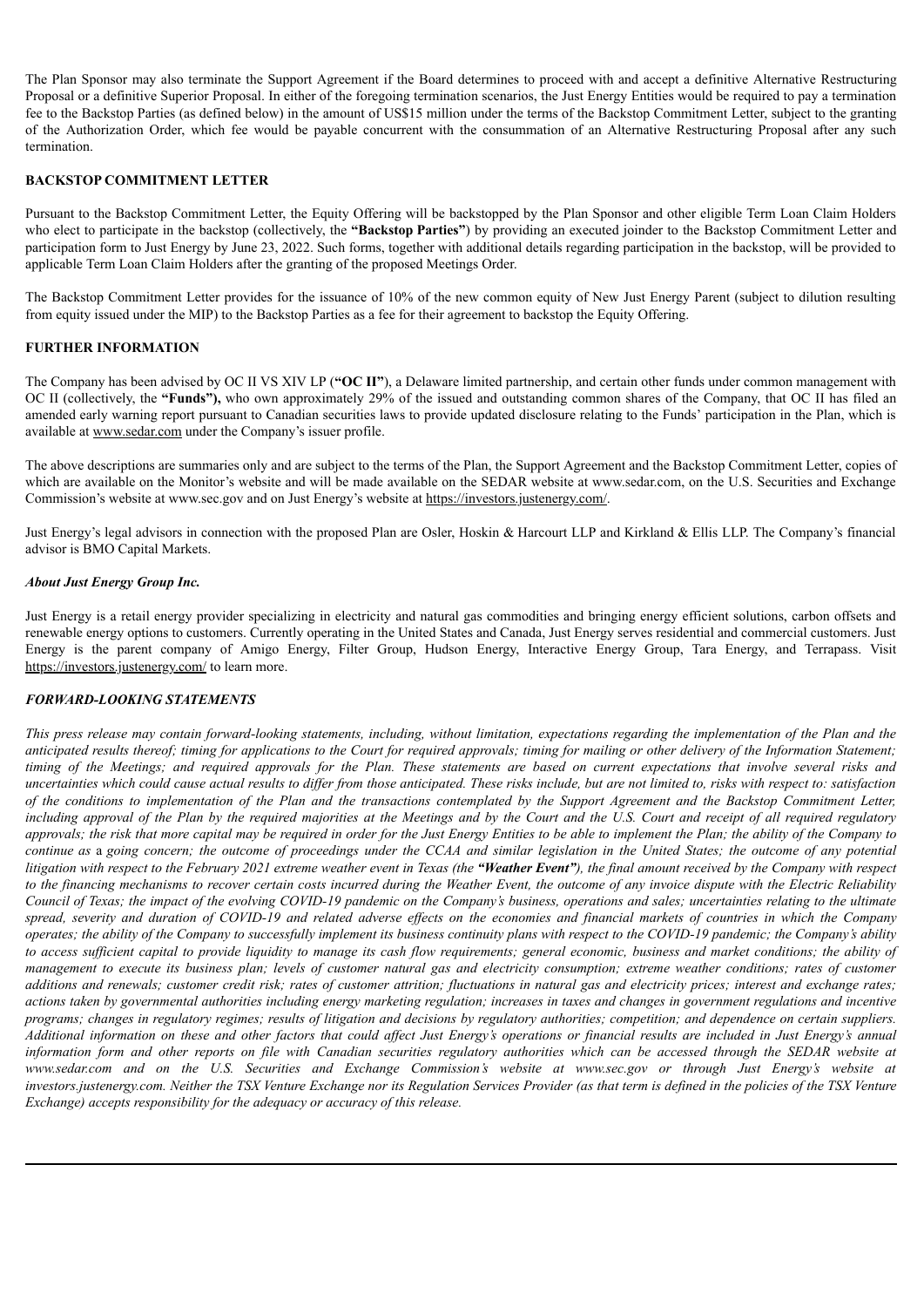## **FOR FURTHER INFORMATION PLEASE CONTACT:**

#### **Investors**

Michael Cummings Alpha IR Phone: (617) 982-0475 JE@alpha-ir.com

Michael Carter Just Energy, Chief Financial Officer Phone: 905-670-4440 pr@justenergy.com

## **Court-appointed Monitor**

FTI Consulting Canada Inc. Phone: 416-649-8127 or 1-844-669-6340 justenergy@fticonsulting.com

**Media** Boyd Erman Longview Communications Phone: 416-523-5885 berman@longviewcomms.ca

**Source:** Just Energy Group Inc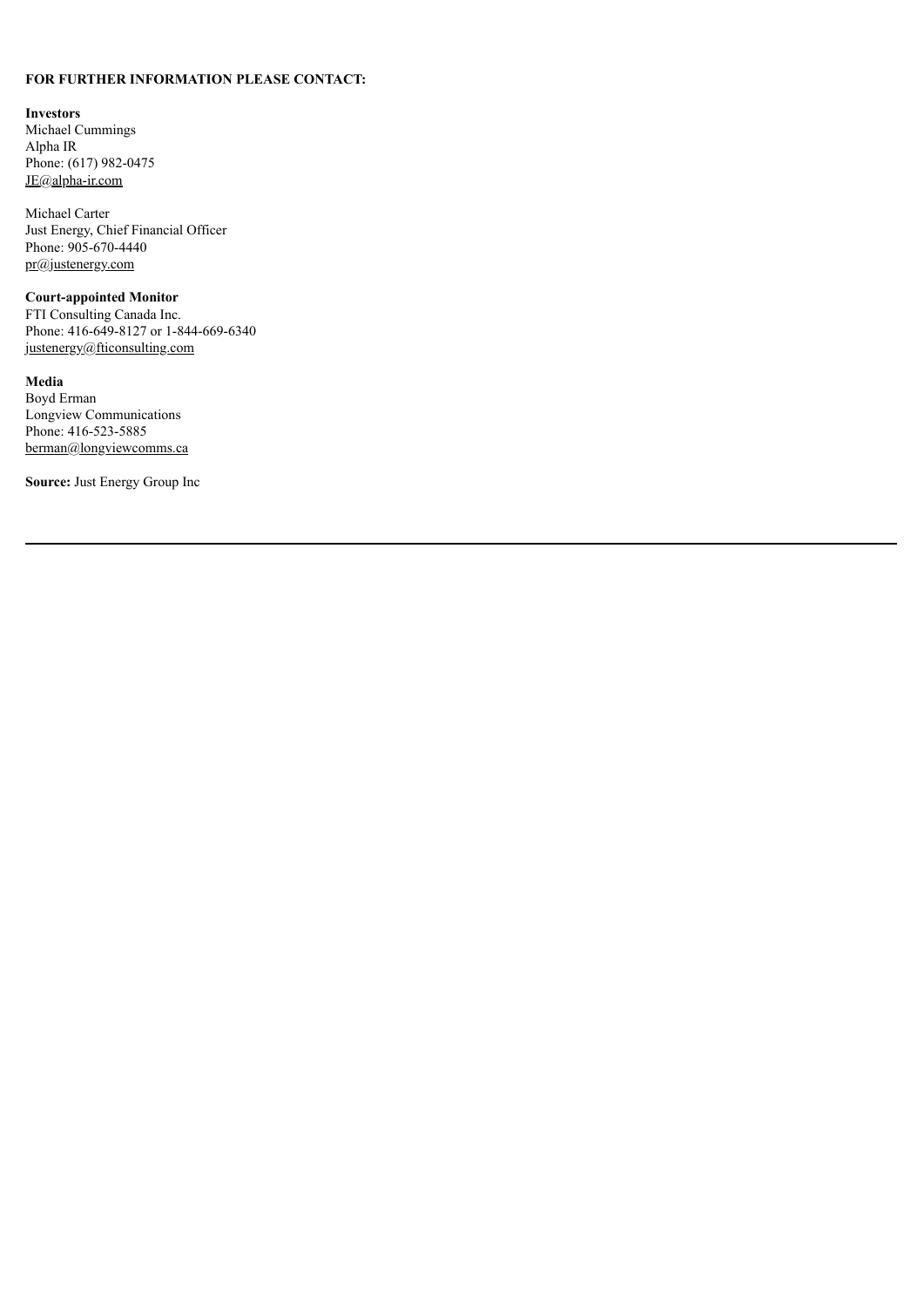**SCHEDULE "B"**

See attached.